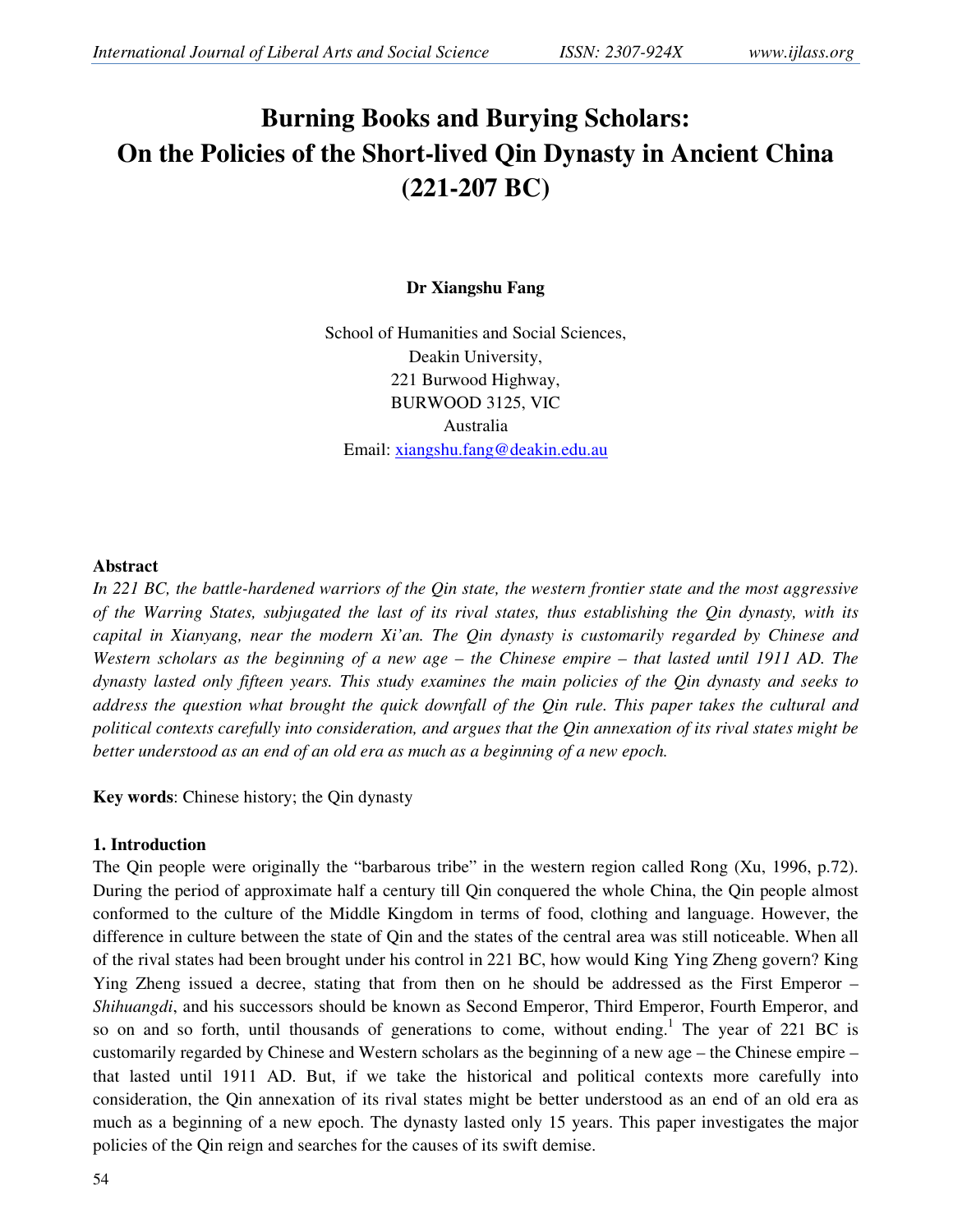#### **1. Destroying the old culture**

When celebrating his victory of conquering other six rival states, the First Emperor spoke of having relied upon the magic power of his ancestors and gave them the retrospective title of August Exalted Sovereigns – *Taishanghuang*. The First Emperor simply refused to accept the concept of Mandate of Heaven, which would have implied a dynastic cycle and an eventual end to the rule of the Qin house, and he stated explicitly that he expected his line to endure for infinity. Fairbank and Goldman (1998) describe the Qin as "less renowned for culture" at the time of their rise to the most powerful state in the period of Warring States (403–221 BC), but they were better warriors (p.54). The First Emperor of Qin was most conscious of this humble origin. In Chinese, *huangdi* means "august god" (Makeham, 2008, p.108). When he announced himself *Shihuangdi* (the First Emperor), he was challenging the traditional concept of the divine ancestry and superior culture of the central area. He intended to create new myths of his divine ancestry and, even more ambitiously, of himself as the beginning of history, culture and tradition. Accordingly, his chancellor Li Si, petitioned the First Emperor to burn all histories, except the official history of the Qin state, and those who have in their possession the *Classic of Odes*, the *Classic of History*, and other works of various philosophers should hand in the works, which should be subsequently burned. Li Si also requested that those who criticized the present regime by invoking the ancient writings should be put to death, together with all members of their families, and government officials who knew that violations occurred but opted not to prosecute should be regarded as having committed the same crime as that committed by the offenders.

 The vanity of the new monarch always led him to endeavour to destroy all records written before his own reign, so that he might be regarded as *the First Emperor (Shihuangdi) of the Chinese race* and *the beginning of the culture* by posterity. He approved Li Si's proposal. His command was executed to such an extent that many of the later Chinese literati believed that not a perfect copy of the classical works escaped destruction. When learning was once again respected one generation later in the early Han dynasty, many books had to be written from memory, while others were permanently lost. The book-burning was so thorough and vicious that even the records of his own ancestry were destroyed. In order to force his policy to destroy the old culture, he issued law to prohibit private education and use of classical allusion from the history of the Middle Kingdom in any speech or writing, with the capital punishment for the offender.

 The purpose of these measures was, as Sima Qian commented, "to make the common people ignorant and to see to it that no one in the empire used the past to criticize the present" (cited in Keay, 2008, p.97). His law prohibited more than three individuals to get together, even for a drink. He ordered to gather all private weapons to be melted down to make twelve giant statues to decorate his new palace and to destroy all fortifications to ensure there were no strongholds to oppose his rule. Across China, the First Emperor took powers away from the former local nobles.

 In 213 BC, he perpetuated one of the most pernicious and hated acts in all of Chinese history. During his book-burning campaign, dissent was vigorously suppressed and dissidents severely punished. He ordered the execution of the first group of 460 Confucian scholars by burying them alive for daring to criticize him, and, in order to silence potential criticism of his policies, he trapped a second group of over 700 Confucian scholars, who had not even uttered a word of dissent, and ordered them to be executed by burying them alive. His cruel treatment of scholars was frowned upon by his own eldest son, the Crown Prince, Fusu, who tried to convince the First Emperor not to execute those scholars, but in vain. Subsequently, Fusu was sent to the north to supervise General Meng Tian for the project of building the Great Wall.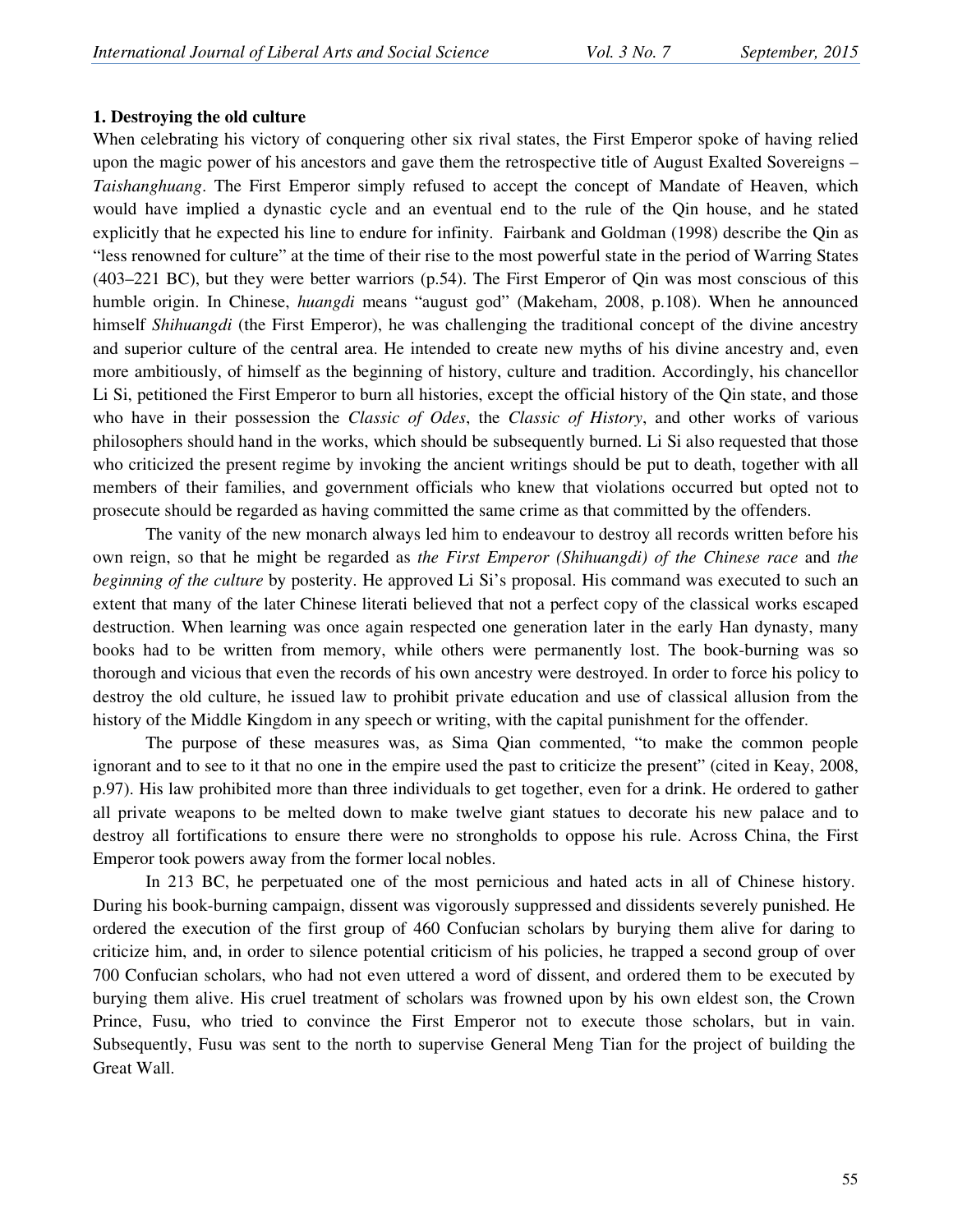#### **2. Creating new myths**

The First Emperor of Qin tried to create new myths about his own divinity. With almost all cultural heritages were erased, he began to rewrite history. The following is part of a long inscription that the First Qin Emperor, Ying Zheng had it engraved on the summit of Mount Yi:

The (Qin) Empire established by the emperor Is the foremost since all ages past Descendent of a line of many kings. He has rooted out disorder and rebellion, With authority effective to the world's four bounds, And military justice undeviating and exact. When his scholars and officials received his decrees, Only the brief time elapsed Before they had smashed the six unruly powers. In the six and twentieth year of his reign He offered up announcement of his august title, Making the way of filial piety brilliant and manifest. Since presenting them with great accomplishment And bestowing below the benefits of his complete devotion, He has travelled in person to distant places. …. The retinue officials following him All think on things far-off but once long-lasting They recall the age of disordered confusion When the land was divided and separate states established, So opening wide the fissures of strife, When assaults and battles every day arose, And blood flowed on the plains,

As it had since earliest antiquity. For generations past all count Till the time of the Five Emperors None could forbid it or make it stop. Not until now, when this our emperor Has made the world one family,

And weapons of warfare are lifted no longer. $2$ 

Most of such inscriptions on mountain terraces mentioned no "Mandate of Heaven", and virtually they all gave credit to the First Emperor of Qin alone. He believed that his fortune was associated with the number of six, the colour of black and the power of water. He held his destiny to these things with typical thoroughness. He himself wore black and his soldiers were in black armour issued from black-flagged fortifications beneath black emblazed standards. The number of six posed no problem. The interlocking tally-sticks represented the imperial commission and the emperor kept one half and the commissioned official the other and now they were ordered to be six inches long. The official hats were made six inches wide. The length of a "pace" was calculated as exactly six feet and six feet was the prescribed width of official carriage, drawn by six horses, most ideally black ones. The whole empire was divided into thirty-six "commanderies" (郡).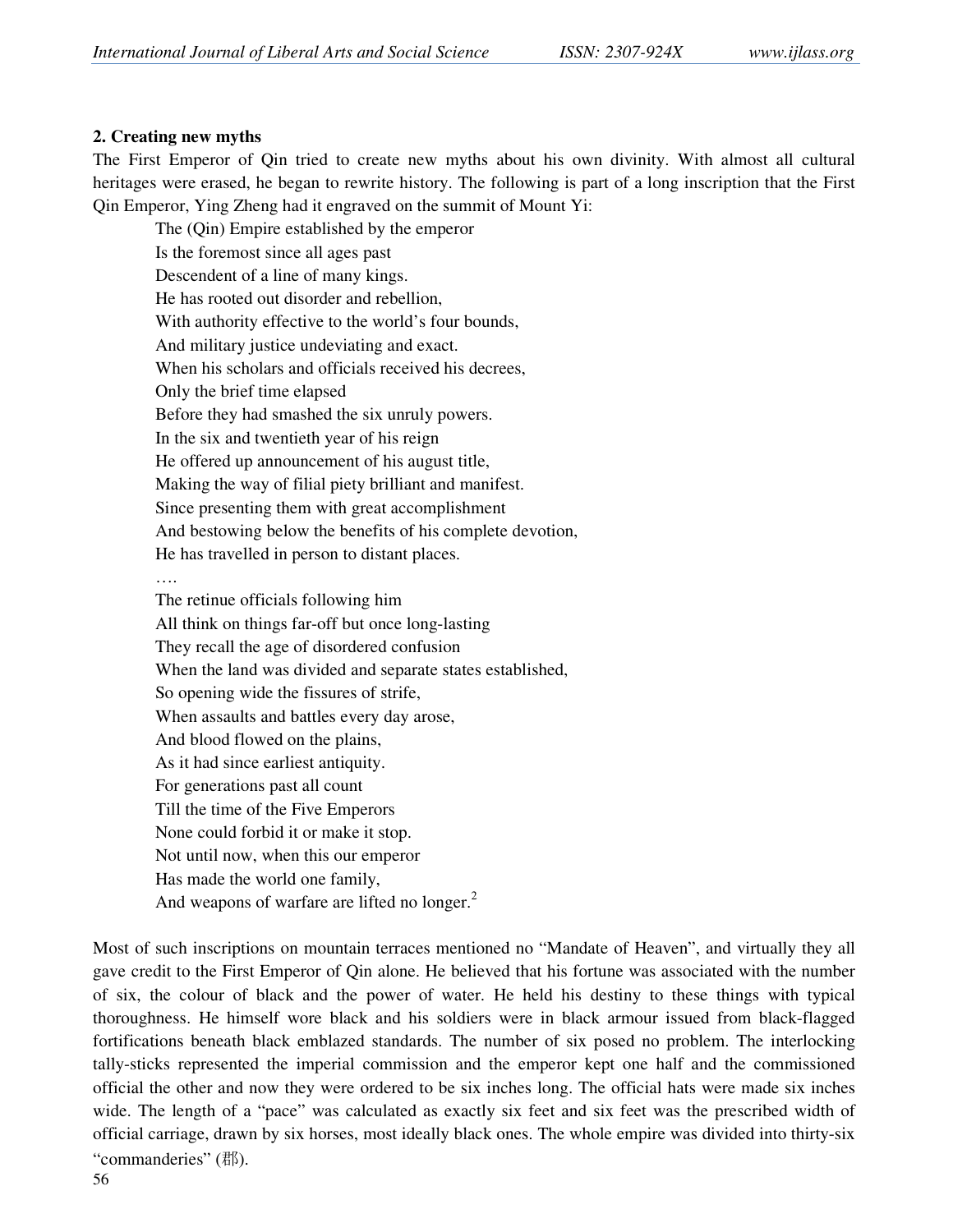To ensure the implementation of his orders and to promote bureaucratic efficiency in the thirty-six commanderies of his empire, he needed, first of all, to standardise the writing. In the course of 800 years of the Zhou dynasty, especially, during the Spring and Autumn (770–403 BC) and Warring States (403–221 BC) periods, the script of so-called "Large Seal" had acquired local characteristics. With the help from his chancellor, Li Si, the First Emperor introduced what came to be known as "Small Seal" script, which was designed to counter all diversity, eliminating obsolete and offensive characters, simplifying others and standardising each and every one. Li Si authored the first Chinese language primer *Cangjie Pian*. In this reform, approximately 25% of the earlier characters were eliminated. To standardise writing unquestionably facilitated communications, but for the government, it erased the last excuse for misunderstanding or misinterpreting the law.



Small seal script

 Weights and measurements were also standardised throughout the whole empire, and heavy penalties were prescribed for any variation beyond an acceptable fraction which was carefully specified in the case of each measurement. Qin's coins, flat and circular with a square hole in the centre so that they could be easily strung together, became the standard tender throughout the empire and the design was to last over two thousand years.

 The First Emperor of Qin seems to have been fully aware that he was unprecedented and a series of inscriptions were therefore engraved on the terraces of various sacred mountains to record his achievements which should co-exist with nature for eternity. The following is extract from one such inscription:

In his twenty-eight years the August Emperor made a new beginning

He adjusted the laws and the regulations and standards for ten thousands things

….

The merit of the August Emperor lies in diligently fostering basic concerns, exalting agriculture, abolishing lesser occupations, so the black-headed people may be rich.

All under Heaven are of one mind, single in purpose.

Weights and measure have a single standard; words are written in a uniform way.

Wherever sun and moon shine, where boats and wheeled vehicles bear cargo, all fulfil their allotted years, none do not attain their goal.

To initiate projects in season – such is the August Emperor's way.<sup>3</sup>

All this was only part of his grand plan which, he believed, would make him immortal and his dynasty never-ending.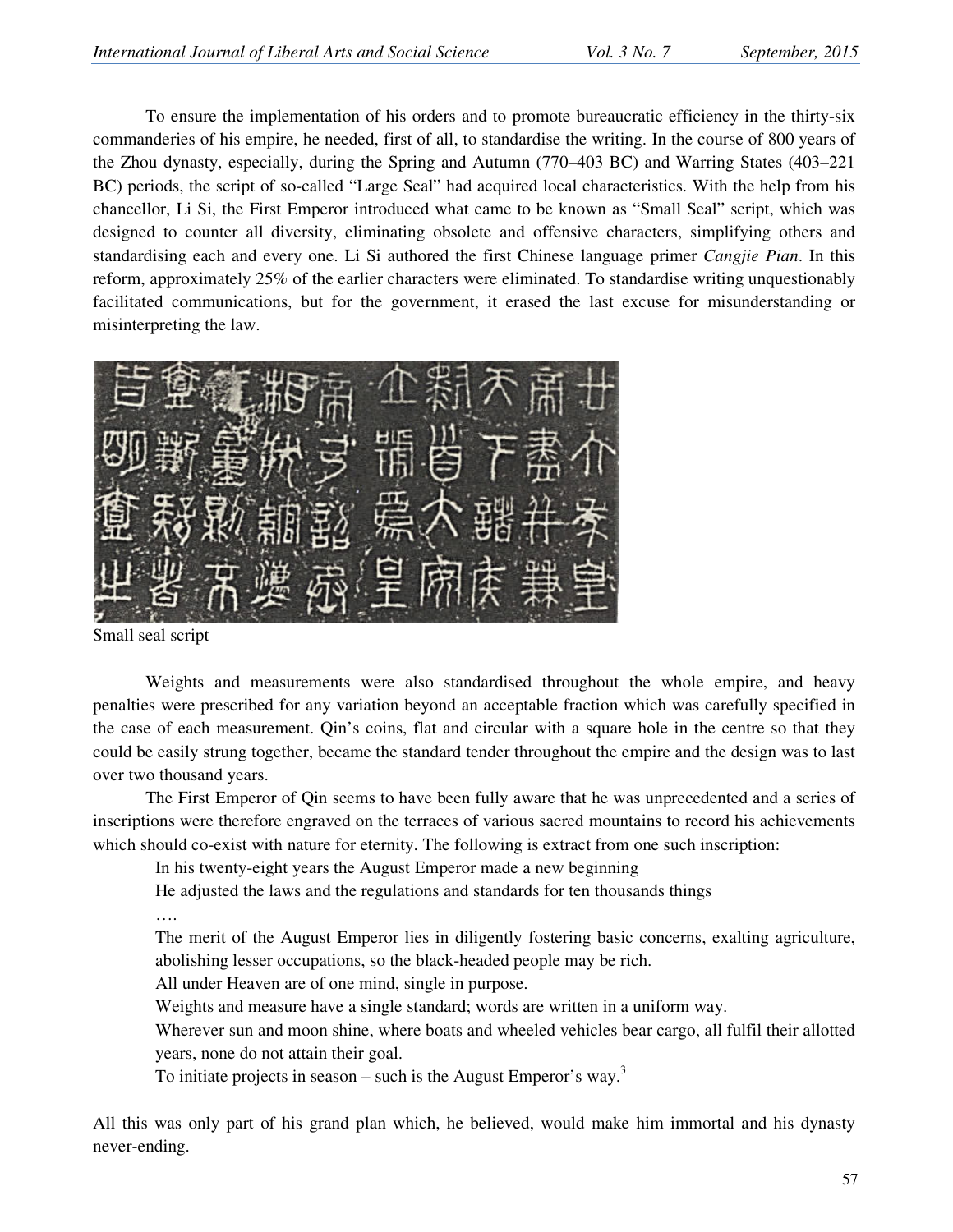#### **3. Grand projects**

One of grand projects was to build a new palace, Epang, in the capital Xianyang, which itself was rebuilt to inspire awe and to serve as a symbol of the empire's strength. Two hundred and seventy palaces lined up for a distance of many miles. According to Sima Qian's *Shiji* – *Records of History*, Epang was the most magnificent, measuring 1.5 miles in length, 3000 feet in depth and more than 400 feet in its highest point. Fearing assassination, the First Emperor had secret passages throughout his great palace and slept in a different palace apartment each night.

 The First Emperor liked touring his capital city incognito at night, and he liked to travel through his empire, to cities, mountains, rivers, lakes and to the shores of the sea. He liked beautiful praises about his achievements engraved on these sites. Trunk roads with trees planted along both sides at regular intervals were built to link the capital Xianyang to the farthest frontier of the empire. He was trying to find life prolonging elixirs and the word "death" became a taboo, with any talk of it being punishable by the actual meaning of the word. In spite of this, the First Emperor started work on his tomb at Mount Li shortly after he came to the throne. The area near his tomb was made a separate administrative district and the people of this district were made responsible for the construction and maintenance of the tomb. In 211 BC, 30,000 families were resettled in the district and several hundred thousand forced labourers were sent there to hasten the construction. The tomb itself has yet to be opened up to reveal its riches, but its glory and size are beginning to be appreciated by the discovery of the underground pottery army that was guarding his tomb. In 1974, about a kilometre from the site, which is mostly believed to be the tomb but could well be a decoy, 64 kilometres from the modern city of Xi'an, which is situated in the area covering the Qin capital Xianyan in central China, a group of people were digging a well and discovered a pit filled with life-sized terracotta figures of soldiers. As hundreds of workers pulled away wheelbarrows of earth, heads of infantry emerged from the yellow earth. The site soon became the star attraction of Chinese tourism. Sima Qian and other historians did not even bother recording anything about this underground army, and they might have deemed that these clay soldiers were not worthy of mention. Nevertheless, these archaeological discoveries have proved most valuable to our understanding of the Qin dynasty. For example, all the pits have been plundered for weapons. The looting most likely took place in 206 BC, when the rebel general Xiang Yu, according to Sima Qian, razed the Qin capital, Xianyang, burned the palaces and destroyed the First Emperor's tomb. The construction of an elaborate underground world tells us a lot about the First Emperor, whose personal fears and beliefs no doubt contributed to his decision for such a grand project.

 In China, the building of the Great Wall has been traditionally attributed to the First Emperor of Qin. In truth there were earlier sections of the Wall built by kings of Yan, Zhao and other northern states in the last stage of the Zhou dynasty. During the eleven years of his reign, what he was accomplished was linking up, rather than building, the entire complex defensive walls along the northern ranges which divide China from the Mongolian steppe, hence creating the Great Wall, known in Chinese as *Changcheng* (long wall), or *Wanli changcheng* (ten thousand-*li* long wall), which in fact is about 2,225 kilometres long.

The purpose of the nomad tribal attacks from the north was not to invade to conquer the Chinese empire, but to conduct limited raid on the districts nearest at hand and to escape with the booty back to the Mongolian steppe.

 In 215 BC, the First Emperor of Qin ordered his best combat general Meng Tian to lead a huge army, said to be 300,000 strong according to Sima Qian' *Siji*, to attack Xiongnu. Once General Meng Tian succeeded in driving them out of the Ordos region, he was ordered to build forty-four fortified towns along the Yellow River and moved many prisoners to settle there. He built roads to the region and linked, consolidated and extended the existing but separated defence walls, projects that required tens of thousands of labourers. This was the beginning of a huge construction project – the Great Wall of China.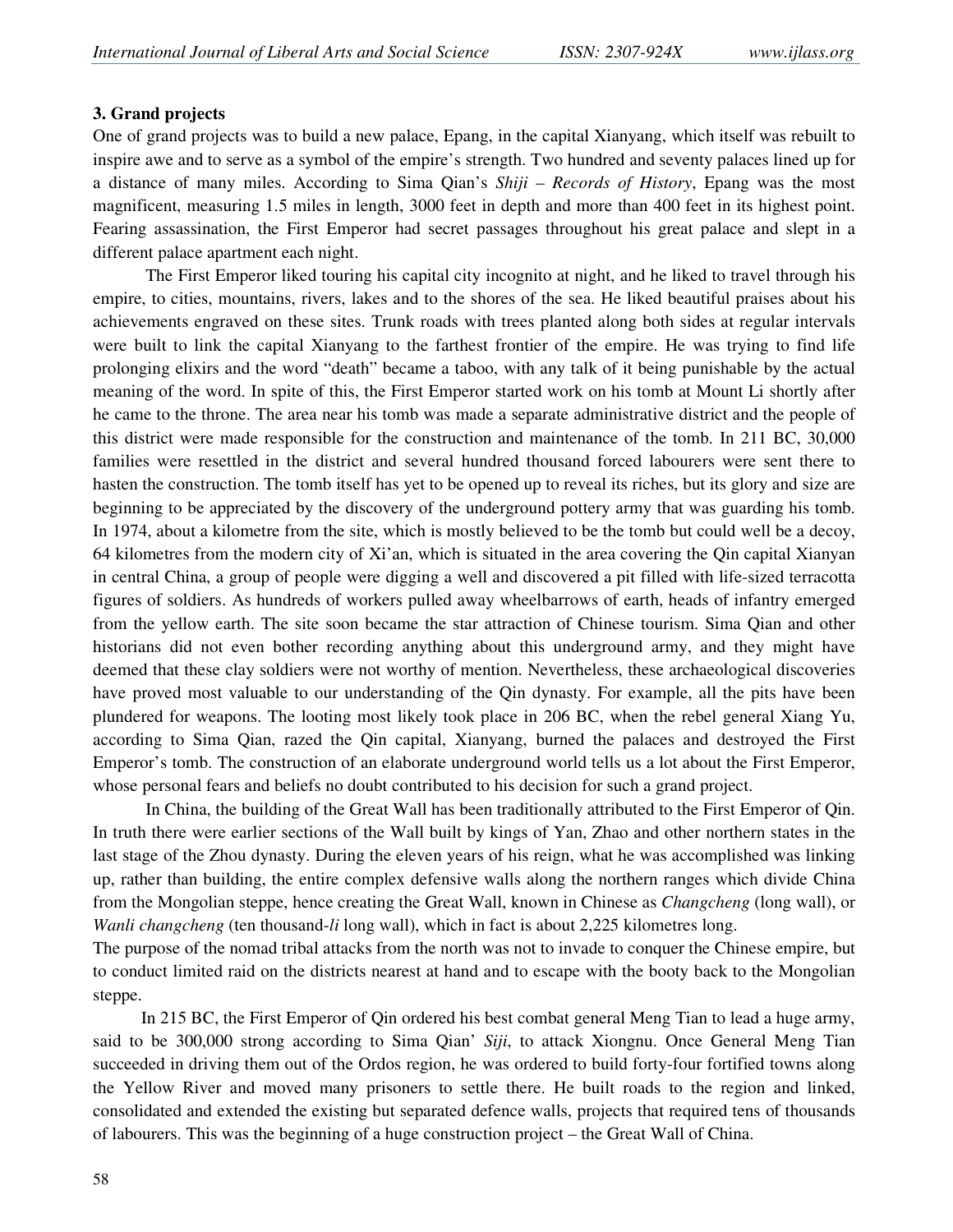The Great Wall or rather, the *long wall*, was built along the crest line of mountain range, where topography permitted, to make it a considerable barrier to nomad horsemen. The passes were fortified with massive, often triple walled castles or forts. It was not intended that every yard of the long wall should be manned at arms, or every watch tower should be manned at all times. Sentries ready to light fire signals were stationed at the commanding points, from which they could observe and signal for the approach of an unfriendly force. The main forces garrisoning the forts then were able to prepare suitable counter-measures. As a deterrent to the kind of raid conducted by the northern nomads, the Wall was most effective. It would not be an easy operation to get a large number of horses over a 12-meter-high wall, sheer to the grounds on both sides. It would take time and equipments. During that time, the watchmen would be able to alert the garrisons in the neighbouring fortresses, who would have time to intervene. Even if the raiders managed to get inside the Wall in the first place and collected the booty in the nearby villages, they must still return to the Wall to get out, this time with their booty, which was the whole purpose of the operation. The booty often consisted of animals as well as loads of grains and food, and these things were hard to get over a high wall. However, the project of building such a wall needed tens of thousands of labourers ceaselessly toiling under ruthless foremen. The popular tradition has held the First Emperor in undying hatred for building the Wall. After 2,000 years, the Chinese people today still maintain that a million men perished at the task, and every stone cost a human life.

 The First Emperor of Qin comprehensively created a most repressive system in which it harnessed all human and physical resources of the empire to his "one mind, single in purposes". In many respects, the empire resembled a giant prison camp, in which he forced the entire population into corvée labour service to work hard toward his overwhelming ambitions. The Qin reign had a particular harsh legal system. The penalties imposed by the Qin laws consisted of hard labour, physical mutilation, banishment, slavery and death. Hard labour could last from one to six years. Mutilation included shaving of the beard and head, branding the forehead, cutting off the nose or the left foot or castration. Execution could be carried in several forms and the most severe one was being torn apart by horse driven chariots. Mutual responsibility units of five households were set up, and the members of these units had to inform each other or suffer the same penalty of the offenders. For the worst offence, even distant relatives could be enslaved. The most common punishment was penal labour. Many were sentenced to exile to the frontiers, some becoming slave soldiers serving in the hostile and harsh north and west and some less fortunate becoming coolies for building the Great Wall.

 The grand projects so far discussed, the maintenance of a huge standing army for the possible use against the northern nomads and internal rebels and opening up new frontier in the south for agriculture to provide food for the army and coolies all required extensive use of manpower. It is estimated that the size of the population of the Qin Empire was around twenty million. A force of 300000 worker-soldier were maintained along the northern frontier, 500000 coolies were sent to the deep south to open up virgin fields, and the construction of Epang Palace and the lavish tomb engaged 1500000 coolies, totalling 2300000 forced labourers. Besides, a huge regular army had to be maintained to force the implementation of all the projects. Hence, the Qin taxes were particularly heavy. Peasants had to pay the state two-thirds of their harvest, only being allowed to keep the one-third to themselves, and the rations were hardly enough. Furthermore, they were conscripted whenever the government thought it needed them regardless of seasons for farming, and sometimes were sent hundreds and even thousands of miles away to be used as coolies in the construction of the emperor's projects. The period of work was indefinite. Many of the conscripts did not expect to return and never did.

 The First Emperor succeeded in creating an empire, but pressed its population so savagely in these huge and often unrealistic projects that eventually the population could not bear any more. The question,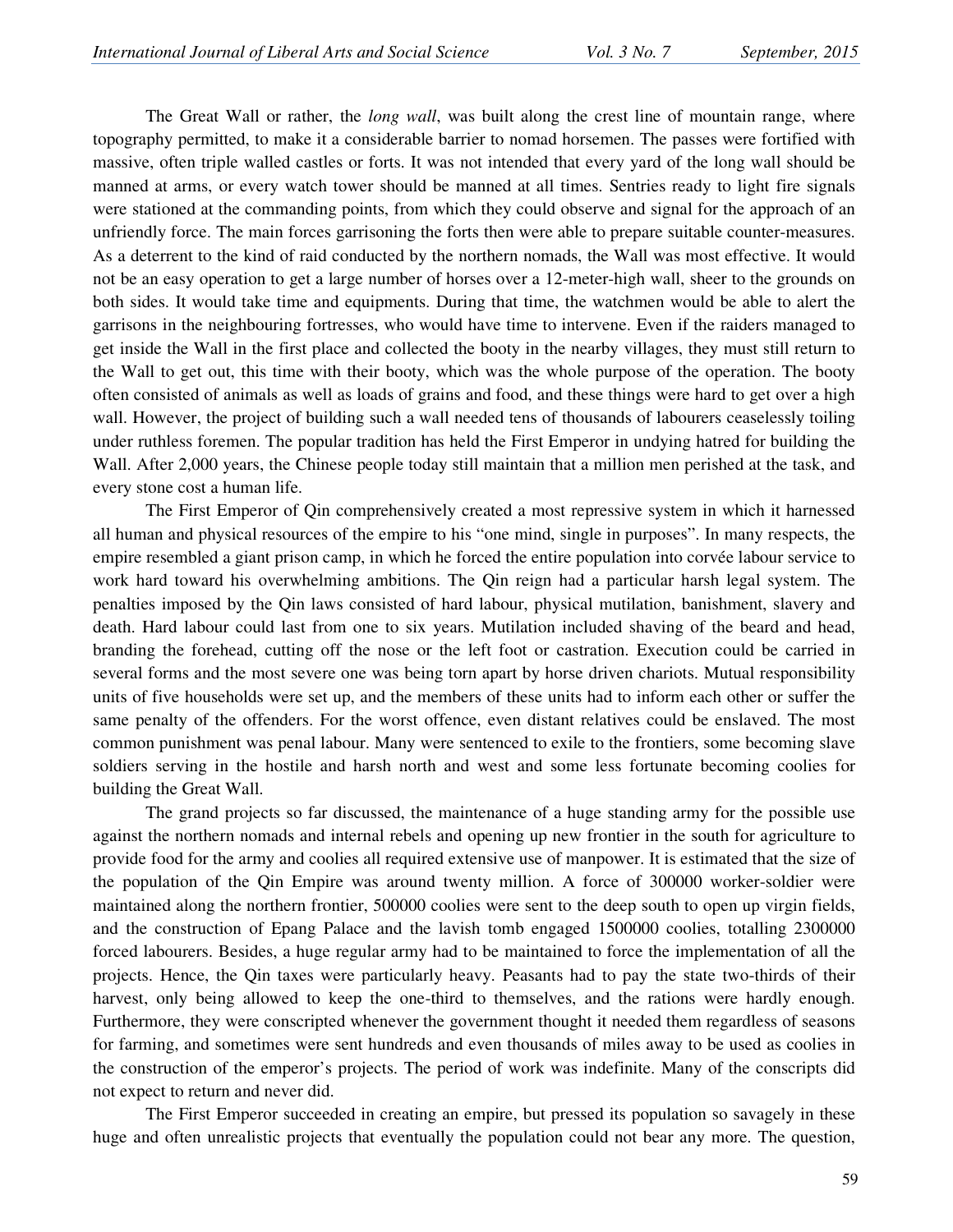which might have been only whispered at first, eventually began to be uttered aloud: how long could the population endure such a tyranny?

#### **4. Conclusion**

The Qin liquidated the fragmentation of the "Warring States" and established a new amalgamated imperial system, hence putting an end to the chaos that had lasted five centuries. But, for obvious reason, the Qin dynasty has always been viewed by traditional Chinese scholars with extreme distaste. The image of the First Emperor as murderer, usurper, burner of books, and oppressor of the masses has been deeply imbedded in the Chinese mind. He has been cursed and excoriated by Confucian historians for the last 2000 years. Nevertheless, he has had some great admirers, among whom are the famous Tang dynasty essayist, Liu Zongyuan (773–819 AD) and Mao Zedong (1898–1976). Whereas Liu Zongyuan esteemed the pioneering spirit of the First Emperor for establishing a new system, Mao Zedong never concealed that he thought highly of the First Emperor's firmness in dealing with dissent and his resolution for destruction of the old. The political and administrative system that the First Emperor of Qin created virtually lasted, although with many modifications, over two thousand years until 1911. The Qin epoch marked a cultural transition in history. The destruction of old books and compulsory reform of the script meant that almost all the old writings were either transmitted to the new script for later ages or lost altogether. It was this uniformity of written language that tied all those peoples of diverse areas together and made the centralisation of administration feasible. The bond of a common written language, together with a uniformed currency and standardised system of weights and measurement, not only made the central government able to control communications throughout the land, but also enhanced regional administrative, cultural and economic integration.

 The First Emperor of Qin was a man of rage, impetuosity, megalomania and a huge ego and ambition for his place in history. He was prepared to grasp the absolute power. The authority of the old traditions was destroyed, but the First Emperor had no new ideology to fill up the vacuum. As long as his colossal personality reigned and his armies and bureaucrats kept a firm grip on the land, the masses would comply. They complied out of fear of his brutality, not out of conviction of his moral authority. When power was concentrated entirely with the single person, the crises created by his departure from the political stage would be particularly acute. This happened to the Qin rule after the death of the First Emperor in 210 BC. The Qin ruled through naked cruelty. This cruel rule was a terror to everyone, including the rulers themselves. It was characterised by never-ending massacre, murders and assassinations. In a short period of the last three years of the regime, the acute power struggle in the imperial court led to a distinct phenomenon: to kill or to be killed.

## **NOTES**

- 1. The main source for this study is Sima Qian's *Shiji*, reprinted by Zhonghua shuju, Beijing, 1959.
- 2. The English translation is taken from Blunden, C. & Elvin, M., p.80.
- 3. The English translation is taken from Keay, 2008, p.94.